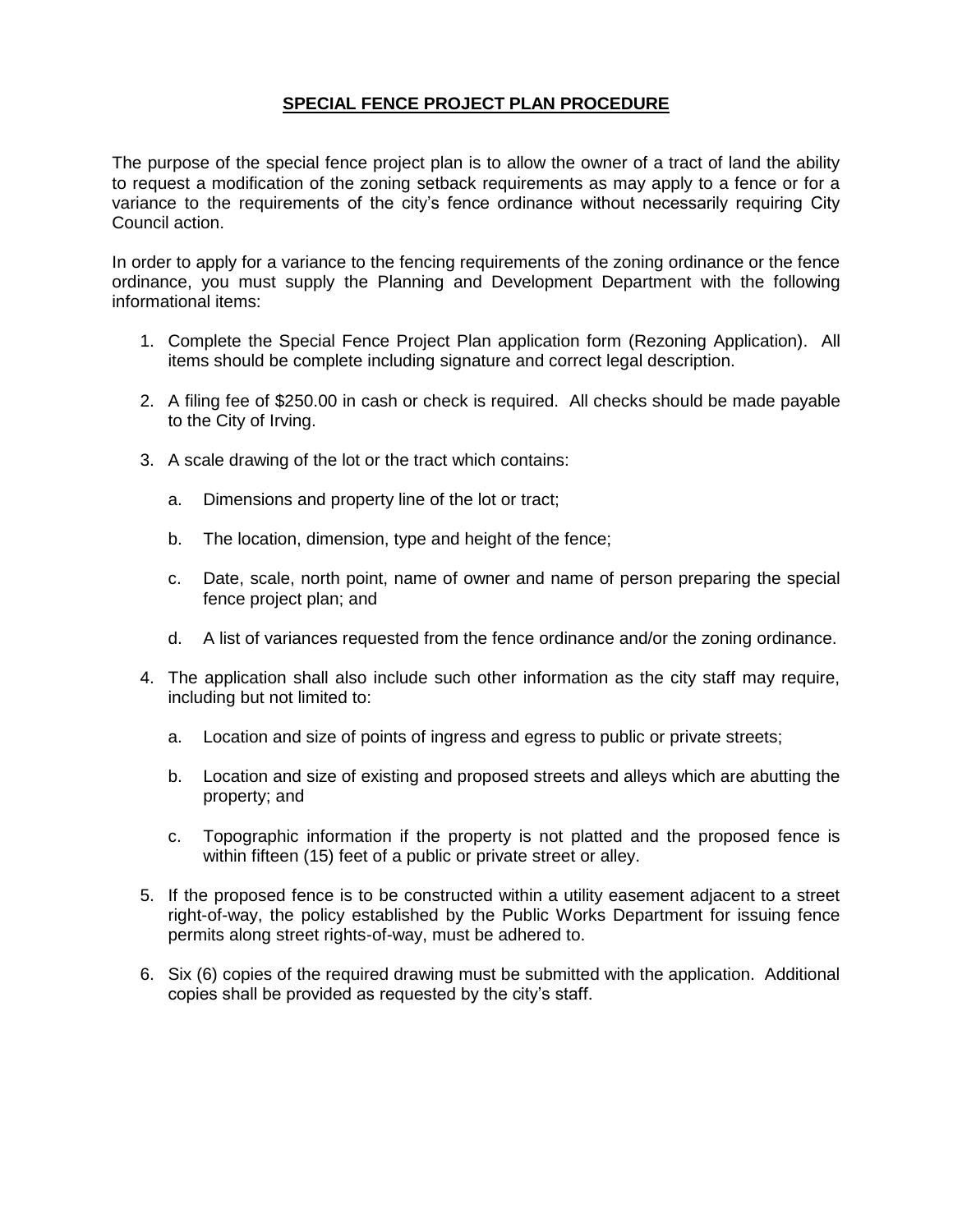A special fence project plan must undergo the following reviews and actions:

# **1. Initial Application:**

Upon initial application, the applicant will submit all required information. He/She will then be advised as to the date of the Technical Committee review and the tentative date of the Planning and Zoning Commission public hearing.

# **2. Technical Committee Review:**

Technical Committee reviews are held on the Tuesday following the cut-off date. It is not necessary for the applicant to attend this meeting. Immediately following the meeting, the applicant will be notified, by mail, of the Technical Committee comments and the date by which all materials will be due in the Planning and Development Department

This deadline must be observed in order to allow the item to be heard by the Planning and Zoning Commission at the public hearing.

#### **3. Planning and Zoning Commission Public Hearing:**

All real property owners within 200 feet of the applicant's property, as well as the applicant, will receive a "Notice of Public Hearing". This notice will give the date, time and location of the public hearing.

The public hearing is held every other Monday at 7:00 pm, in the Council Chambers of the Civic Center Complex, 825 West Irving Boulevard, Irving, Texas. All proponents and opponents of the request are given an opportunity to be heard by the Commission.

Generally, unless more time is needed, the Planning and Zoning Commission will reach a decision either to approve or deny the request. The Planning and Zoning Commission may add, modify or delete such conditions and restrictions on the granting of a special fence project plan as they may deem in the interest of the public health, safety, and welfare. After the granting of the special fence project plan, there will be a ten (10) day period before any permits are issued.

# **4. City Council Public Hearing:**

In the event that any applicant, city manager or his designee, or council person objects to the action of the Planning and Zoning Commission in regard to a request for special fence project plan approval, such person may file an appeal with the Director of Planning and Development within ten (10) days of said action. The City Council shall hear and decide any appeals after the same notification procedures as outlined above.

If you have any questions, please call Planning and Development Department at 972-721-2424.